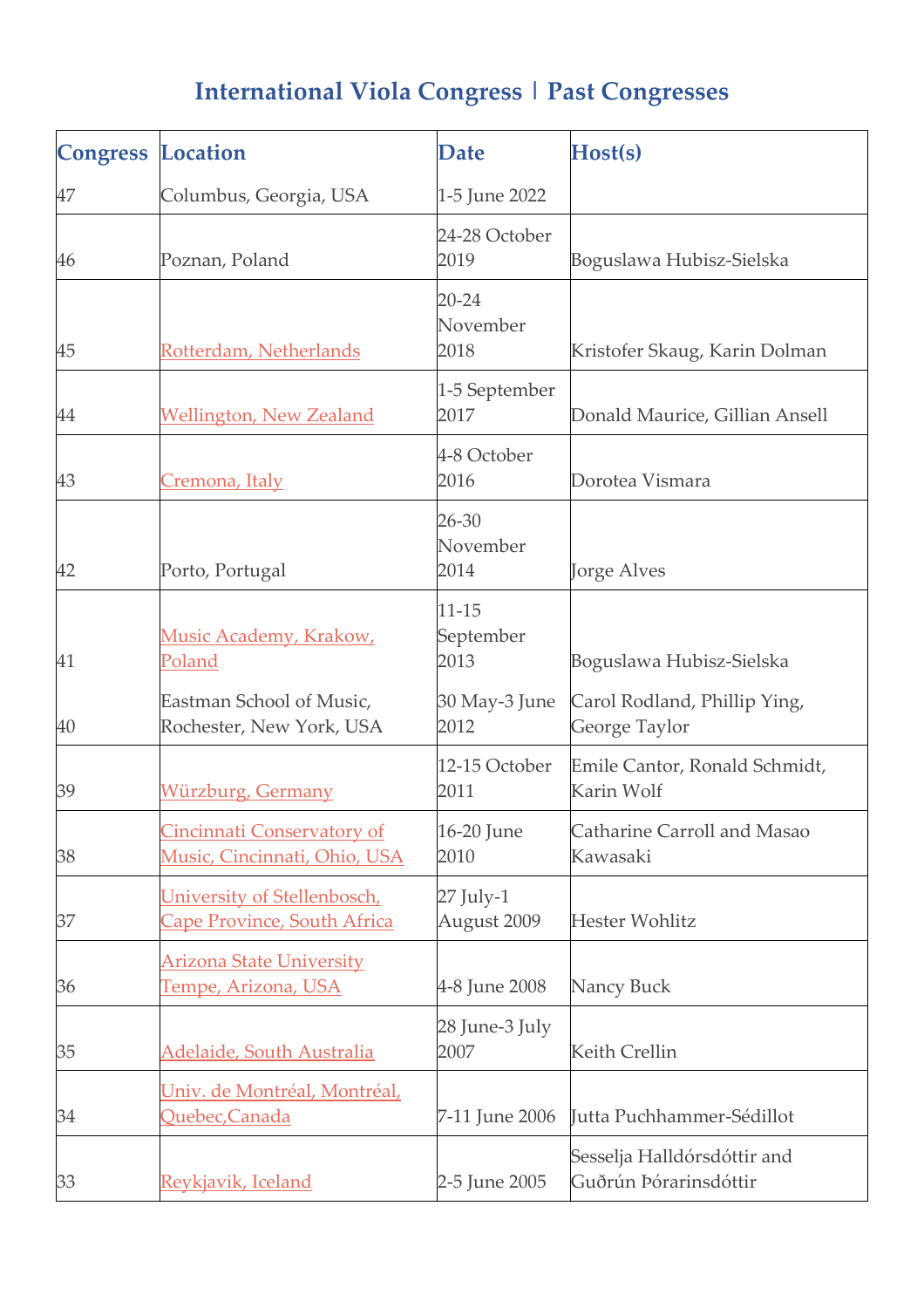## **International Viola Congress | Past Congresses**

| 32 | <u>University of Minnesota,</u><br>Minneapolis, Minnesota | 9-13 June 2004 Korey Konkol |                                                                                    |
|----|-----------------------------------------------------------|-----------------------------|------------------------------------------------------------------------------------|
| 31 | <u>Kronberg, Germany, Held just</u><br>before Viola Fest. | 10-15 June<br>2003          | Ludwig Hampe                                                                       |
| 30 | University of Washington,<br>Seattle, Washington          | 19-23 June<br>2002          | <b>Helen Callus</b>                                                                |
| 29 | <b>Massey University, Wellington,</b><br>New Zealand      | 8-12 April<br>2001          | Donald Maurice, Michael Vidulich                                                   |
| 28 | Linköping, Sweden                                         | 4-8 August<br>2000          | Otto Freudenthal                                                                   |
| 27 | Guelph, ON, Canada                                        | 9-12 June 1999              | Henry Janzen, Jutta Puchhammer,<br>Artistic, Ann Frederking, Admin.                |
| 26 | Glasgow, Scotland                                         | 16-19 July<br>1998          | John and Carol White, Jimmy and<br>Dawn Durrant                                    |
| 25 | University of Texas, Austin,<br>Texas                     | 3-7 June 1997               | Roger Myers                                                                        |
| 24 | Markneukirchen, Germany                                   | 27-29 June<br>1996          | Uta Lenkewitz                                                                      |
| 23 | Indiana University,<br>Bloomington, Indiana               | 14-18 June<br>1995          | Alan deVeritch and Atar Arad                                                       |
| 22 | Isle of Man, U.K.                                         | 24-28 August<br>1994        | John White                                                                         |
| 21 | Northwestern University,<br>Evanston, Illinois            | 23-27 June<br>1993          | <b>Peter Slowik</b>                                                                |
| 20 | Hochschule für Musik, Vienna,<br>Austria                  | 25-28 June<br>1992          | <b>Christof Angerer</b>                                                            |
| 19 | Ithaca College, Ithaca, New<br>York                       | 12-16 June<br>1991          | Mary Arlin, Host; Rosemary<br>Glyde, Harold, Coletta, Artistic<br><b>Directors</b> |
| 18 | Lille, France                                             | 31 May-3 June<br>1990       | Bernard Gaudfroy, Paul Hadjaje **                                                  |
| 17 | University of Redlands,<br>Redlands, CA                   | 21-25 June<br>1989          | Lucille Taylor, Kristi Wilkerson,<br>Admin.                                        |